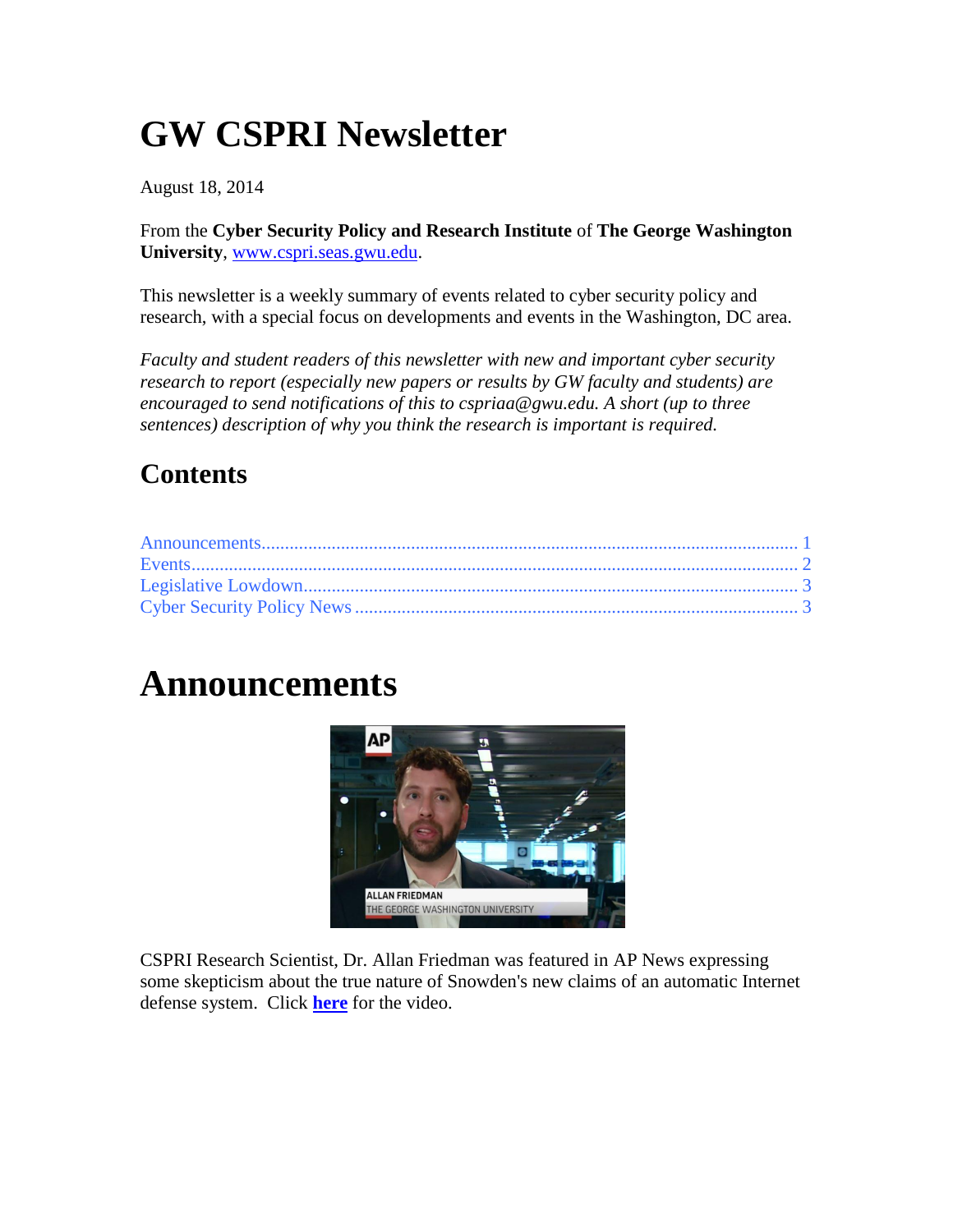#### <span id="page-1-0"></span>**Events**

-Aug. 19, 6:30 p.m. – 8:00 p.m., **ISSA DC Meetup: Combating Today's Targeted Attacks** – Targeted attacks can only be thwarted by increasing the level of discomfort of the adversary to a point where they cannot expend the resources to maintain persistence. Advanced persistent response is the future of cyber security. The speaker will be Tom Kellerman, vice president of cyber security at Trend Micro. Center for American Progress, 1333 H Street, NW. [More information.](http://www.issa-dc.org/)

-Aug. 20, 1:00 p.m. – 2:30 p.m., **NIST Cybersecurity Framework: Lessons Learned at the Six-Month Mark** - Join ISC-ISAC and DCT Associates for an important webinar that reviews the crucial lessons learned about the benefits and challenges of implementing the framework and how the framework continues to evolve. Hear from government officials, industry experts and top technologists the best methods for ensuring that the framework can help your organization improve your cybersecurity practices and minimize threats. [More information.](https://attendee.gotowebinar.com/register/6289171685678588930)

-Aug. 20, 6:00 p.m. – 9:00 p.m., **NovaInfosec Meetup, West** - If you are in the IT security business, like the idea of meeting to discuss the foibles of the industry, demo your recent discovery and conquest, or just drink a beer with like minded folks, then this meeting is for you. Lost Rhino Brewing Co., 21730 Red Rum Drive #142, Ashburn, VA, 20147. [More information.](http://www.meetup.com/NovaInfosec-com-Meetup/events/194995702/)

-Aug. 28, 7:00 p.m., **Build It, Break It, Fix It** - security contest aims to teach students to write more secure programs. The contest evaluates participants' abilities to develop secure and efficient programs. The contest is broken up into three rounds that take place over consecutive weekends. During the Build It round, builders write software that implements the system prescribed by the contest. In the Break It round, breakers find as many flaws as possible in the Build It implementations submitted by other teams. During the Fix It round, builders attempt to fix any problems in their Build It submissions that were identified by other breaker teams. Each round will respectively start on August 28th**,** September 4th, and September 12th**.** [More information.](https://www.builditbreakit.org/announcements)

-Aug. 28, 7:00 p.m. – 10:00 p.m., **CharmSec Meetup** – An informal, all-ages, citysecstyle meetup of information security professionals in Baltimore. Heavy Seas Alehouse, 1300 Bank Street, Baltimore, MD, 21231. [More information.](http://charmsec.org/)

-Sept. 3, 6:30 p.m. – 8:30 p.m., **OWASP Meetup: The World of Ruby on Rails Security** – Take a quick trip through the world of Ruby on Rails security! The journey will start with an overview of security features offered by the popular web framework, then detour through dangerous pitfalls and unsafe defaults, and finally end with suggestions for improving security in Rails apps and integrating improvements into the development process. Uber, 1200 18th Street NW, Suite 700. [More information.](http://www.meetup.com/OWASPDC/events/196158072/)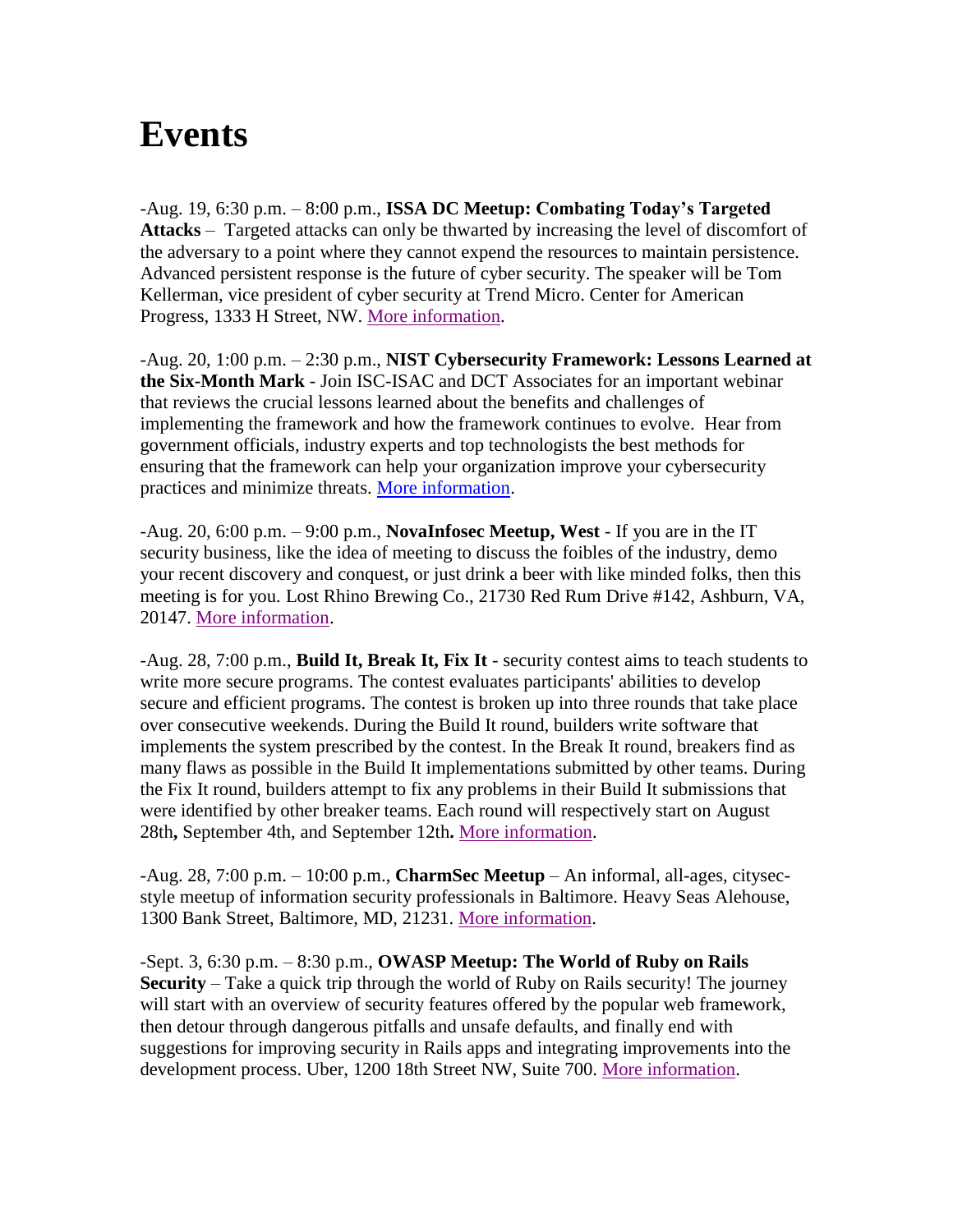# <span id="page-2-0"></span>**Legislative Lowdown**

-The House and Senate are away for August recess.

# <span id="page-2-1"></span>**Cyber Security Policy News**

-The latest revelation from NSA whistleblower Edward Snowden is that the United States runs a secret program called "MonsterMind" designed to detect and automatically respond to threats. The program — which, according to [Wired.com](http://www.wired.com/2014/08/edward-snowden) has never before been revealed – can reportedly intercept all foreign communications to people in the U.S., detect and disarm cyberattacks, and can "automatically fire back, with no human involvement." Snowden told wired that MonsterMind was the straw that broke the camel's back – basically the secret program that caused him to break his silence and start disclosing the government's surveillance secrets.

Snowden remains in exile in Russia, where Russian Prime Minister Dmitry Medvedev has just signed a decree prohibiting the anonymous use of wireless Internet access. As ZDNet [reports,](http://www.zdnet.com/russia-bans-anonymous-wifi-7000032464/) people using public wi-fi in Russia now must provide identification before they are allowed to access the network.

-Wired.com dropped [another bombshell](http://www.wired.com/2014/08/operation_torpedo/) in the government's use of technology last week, with a story detailing how the FBI has been using drive-by downloads to identify people who visit certain suspicious websites. According to Wired, the Justice Department is using the method to identify people who visit child pornography websites hiding in the Tor network. Apparently, the tactic has been successful for the agency - more than a dozen people are now facing trial as part of a push called "Operation Torpedo." Not everyone is thrilled. Privacy and security experts accuse the FBI of glossing over the technique when describing it to judges, and hiding its use from defendants.

Meanwhile, the National Journal covers a report released by the inspector general at the Justice Department, which found that the FBI had unintentionally spied on the communications data of some Americans who were not targets of investigations because of typographical errors. "We found that the FBI's corrective measures have not completely eliminated potential intelligence violations resulting from typographical errors in the identification of a telephone number, email address, or social security number in an NSL," the report reads. "These typographical errors cause the FBI to request and, in some instances receive, the information of someone other than the intended target of the NSL." Read more [here.](http://www.nationaljournal.com/tech/watchdog-the-fbi-spied-on-the-wrong-people-because-of-typos-20140814)

-AOL has decided that it won't honor "do-not-track" signals from visitors' and users' browsers, the company acknowledged last week. Politico reports that the mostly adsupported AOL made the announcement in [an update](http://aol.it/1kFA22i) to its privacy policy, saying the company won't honor do-not-track because there is no standard for it. "A new California privacy law requires companies to clarify how they will respond to 'do not track' signals